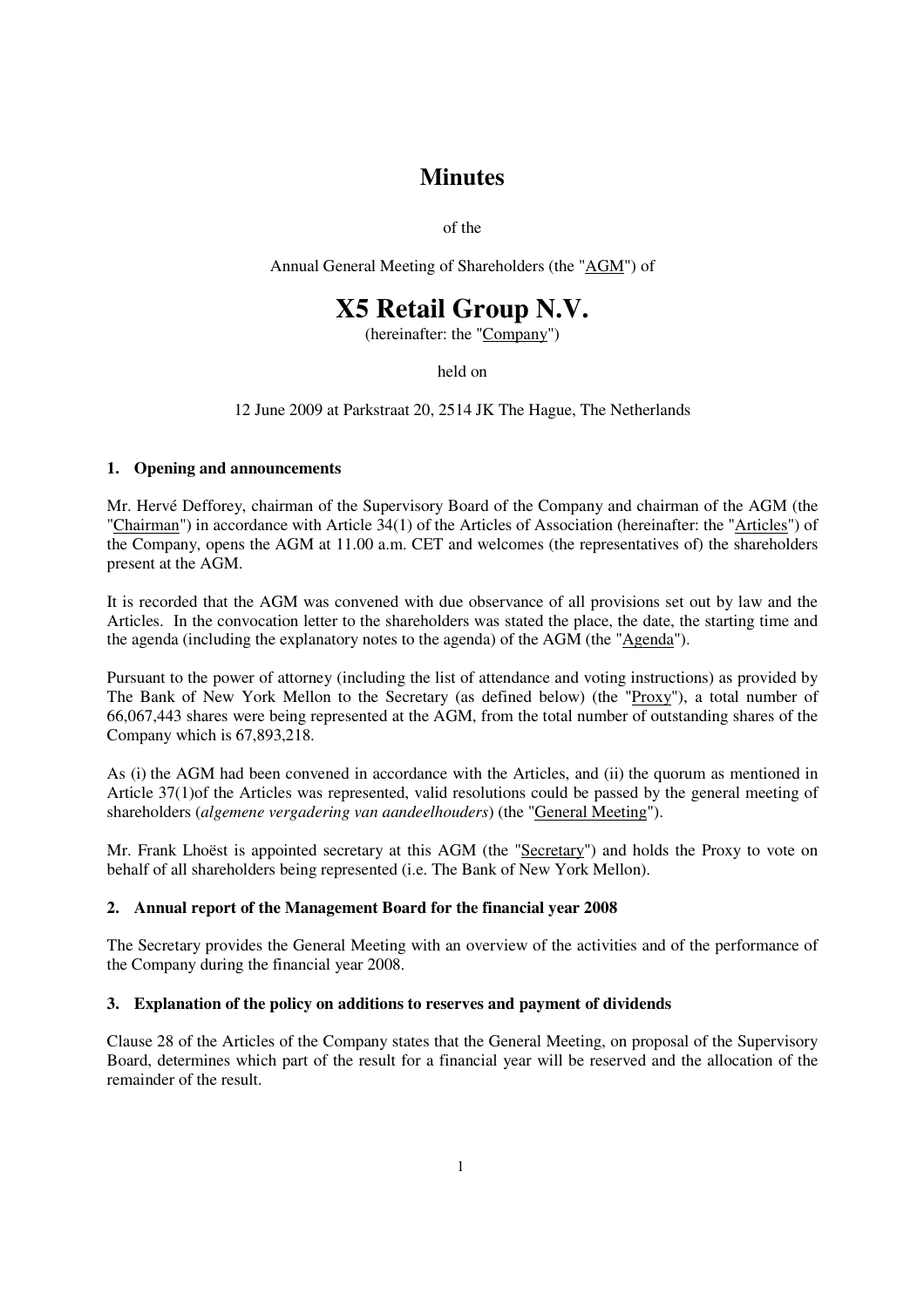In line with the Company's dividend policy the Supervisory Board suggests to the General Meeting not to pay-out any dividend but to use all available funds for the anticipated growth of and strategic acquisitions of the Company.

# **4. Adoption of the Annual Accounts for the financial year 2008**

Clause 27.2 of the Articles of the Company states that the General Meeting shall adopt the Annual Accounts. The Annual Accounts for the financial year 2008 (the "Annual Accounts"), as included in the entire Annual Report 2008 (the "Annual Report"), were presented to the General Meeting by the Supervisory Board, in accordance with clause 26.3 of the Articles of the Company. It is proposed to the General Meeting to adopt the Annual Accounts.

The Secretary states that 66,039,281 votes are in favour of this proposal and 28,162 votes abstained. The Chairman confirms that the General Meeting does not require additional information and approves the Annual Accounts.

# **5. Determination of the allocation of the profits earned in the financial year 2008**

It is proposed by the Supervisory Board to add the Company's profits for the financial year 2008 to the other reserves of the Company (Annual Report, page 183)

The Secretary states that 66,039,281 votes are in favour of this proposal and 28,162 votes abstained, whereupon the Chairman confirms that this proposal is approved by the General Meeting.

# **6. Discharge from liability of the members of the Management Board**

It is proposed to the General Meeting to grant discharge to the members of the Management Board from all liability *(décharge verlenen)* in relation to the exercise of their duties in the financial year 2008, to the extent that such exercise is apparent from the annual accounts or has otherwise been disclosed tot he General Meeting prior to the adoption of the Annual Accounts.

The Secretary states that 66,039,281 votes are in favour of this proposal and 28,162 votes abstained. The Chairman confirms that the General Meeting decides to approve the discharge of the members of the Management Board from liability.

# **7. Discharge from liability of the members of the Supervisory Board**

It is proposed to the General Meeting to grant discharge to the members of the Supervisory Board from all liability *(décharge verlenen)* in relation to the exercise of their duties in the financial year 2008, to the extent that such exercise is apparent from the annual accounts or has otherwise been disclosed to the General Meeting prior to the adoption of the annual accounts.

The Secretary states that 66,039,281 votes are in favour of this proposal and 28,162 votes abstained. The Chairman confirms that the General Meeting decides to approve the discharge of the members of the Supervisory Board from liability.

#### **8. Re-appointment of two members of the Supervisory Board for a new term**

Under the rotation schedule fixed by the Supervisory Board, Mr. Mikhail Fridman and Mr. Alexander Savin reach their end of term as a Supervisory Board member this year at the end of the AGM. Both Mr. Mikhail Fridman and Mr. Alexander Savin are eligible for re-appointment.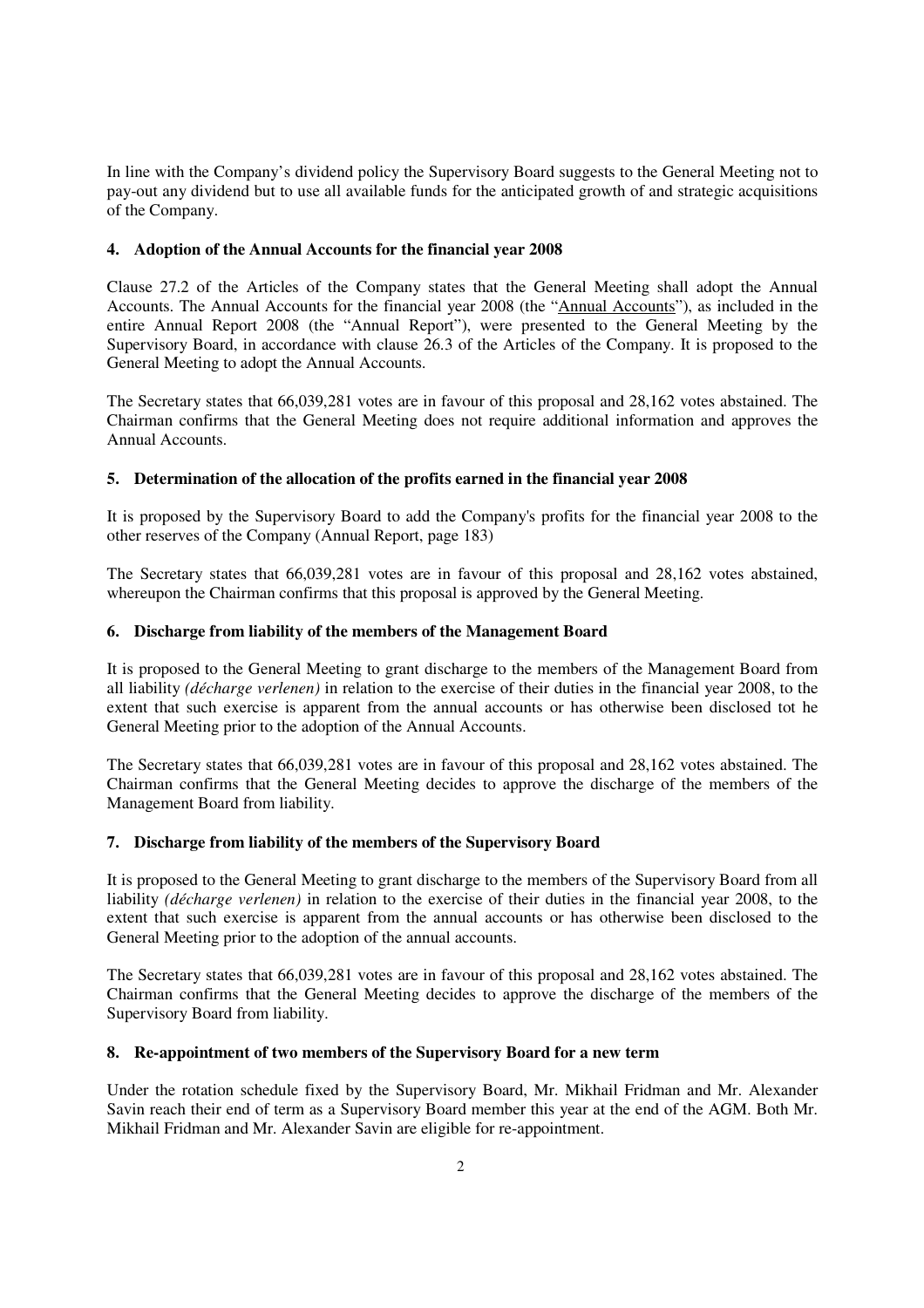It is proposed to the General Meeting to re-appoint Mr. Mikhail Fridman and Mr. Alexander Savin for a period of four years, from the list of nominees drawn up by the Supervisory Board.

**Mr. Mikhail Fridman** was born in Lvov, Ukraine in 1964. Mr. Fridman serves as Chairman of the Supervisory Board of Alfa Group and is one of Alfa Group's principal founders. The Alfa Group Consortium is one of Russia's largest privately owned financial-industrial conglomerates. Mr. Fridman also serves as Chairman of the Board of Directors of TNK-BP and is a member of the Board of Directors of Alfa-Bank Russia and VimpelCom. Mr. Fridman is a member of the Board of Russian Union of Industrialists and Entrepreneurs and the International Advisory Board of the Council on Foreign Relations (USA). He graduated from the Moscow Institute of Steel and Alloys in 1986. Mr. Fridman has been a member of the Supervisory Board as of 2006. Mr. Fridman's effective ownership percentage in the Company's capital equals 21.61%.

**Mr. Alexander Savin** was born in Moscow, Russia in 1969. Mr. Savin serves as Managing Director of A1 (part of the Alfa Group Consortium) where he is responsible for overall strategic business development. From 1992 until 2001, Mr. Savin worked at Bain & Company in Moscow, Boston and London. While at Bain he was focusing on consulting for private equity businesses in various sectors as well as on development of strategy for leading multinational corporations. In 2000 and 2001 he served as an external consultant to the Supervisory Board of Alfa Group. From September 2001 Mr. Savin worked as a Director in the investment banking department of Renaissance Capital where he supervised major investment projects in the electricity and other sectors. He is also a former member of the Board of Directors of Mosenergo and Kuzbassenergo. Mr. Savin is a graduate of Moscow State University and received his MBA at Harvard Business School in 1996. Mr. Savin also studied at Dalian Institute of Foreign Languages in China and Russian-American Independent University. Mr. Savin has been a member of the Supervisory Board as of 2006. Mr. Savin has no shareholding in the Company.

The Secretary states that 61,810,045 votes are in favour of this proposal, 126,004 votes are against and 28,162 votes abstained.

The General Meeting adopts the re-appointment of Mr. Mikhail Fridman and Mr. Alexander Savin as members of the Supervisory Board of the Company with effect per the date of this meeting for a period of four years.

# **9. Adjustment of the Employee Stock Option Plan ("ESOP")**

It is proposed to the General Meeting to approve the extension of the exercise period of options granted under tranches 2, 3 and 4 of the Company's ESOP up to four and a half years from the grant date of each respective tranche.

The proposed ESOP calendar is as follows:

|                  | <b>Grant Date</b>             | <b>Vesting Date</b> | <b>Current Termination Date</b> | <b>New Termination Date</b> |
|------------------|-------------------------------|---------------------|---------------------------------|-----------------------------|
| <b>Tranche 1</b> | 15 June 2007                  | 15 June 2007        | 19 November 2010                | 19 November 2010            |
|                  | <b>Tranche 2</b> 15 June 2007 | 18 May 2008         | 19 November 2010                | 16 December 2011            |
|                  | <b>Tranche 3</b> 19 May 2008  | 19 May 2009         | 19 November 2010                | 20 November 2012            |
|                  | <b>Tranche 4</b> 19 May 2009  | 19 May 2010         | 19 November 2010                | 20 November 2013            |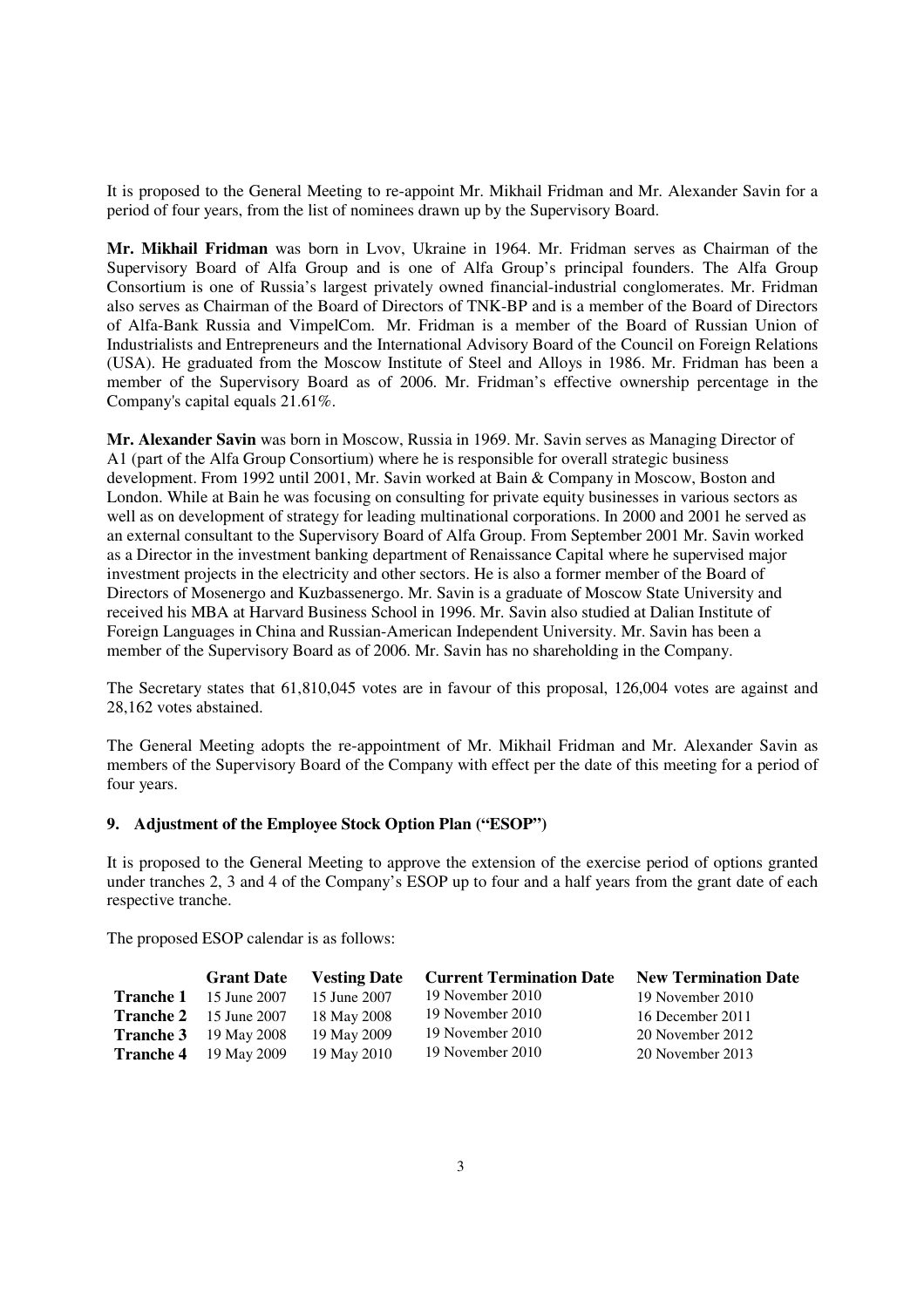The Secretary states that 61,810,045 votes are in favour of this proposal, 4,027,022 votes are against and 230,376 votes abstained.

The Chairman confirms that the General Meeting approves to extend the exercise period of options granted under tranches 2, 3 and 4 of the Company's ESOP up to four and a half years from the grant date of each respective tranche.

#### **10. Extension of the designation of the Supervisory Board as the corporate body authorised to issue new shares or grant rights to subscribe for shares**

#### **Ordinary delegation**

At the extraordinary general meeting of shareholders of 21 April 2008, the General Meeting resolved to designate the Supervisory Board, for a period of eighteen (18) months, until 21 October 2009, as the corporate body authorised to resolve on the issuance of, and/or the granting of rights to subscribe for, new shares in the capital of the Company up to a maximum number of 30,000,000 new shares, for the following purpose: to finance acquisitions, investments and/or capital expenditures, to refinance existing debt of the Company and/or its affiliates, and for general corporate purposes (the "2008 Delegation").

Under the 2008 Delegation, the Supervisory Board issued 13,773,180 new shares, i.e. 12,026,675 shares in connection with the Rights Offering in May 2008, and 1,746,505 shares in connection with the acquisition of Formata Holding B.V. ("Karusel") in June 2008.

In accordance with article 6 paragraph 1 of the Articles of Association, it is proposed to the General Meeting to extend the 2008 Delegation, with respect to the 16,226,820 shares that have not yet been issued under the 2008 Delegation, for a period of eighteen (18) months as of the AGM, until 12 December 2010 (such extended delegation hereinafter the "2009 Delegation"). Under the 2009 Delegation the Supervisory Board will remain designated as the corporate body authorised to resolve on the issuance of, and/or the granting of rights to subscribe for, up to a maximum of 16,226,820 new shares in the capital of the Company. The purpose of the issue of new shares under the 2009 Delegation shall be the same as under the 2008 Delegation, i.e. for general corporate purposes, including but not limited to financing of acquisitions. The 2009 Delegation also applies to the issue of new GDRs, or rights to subscribe for new GDRs. One GDR represents 0.25 share of the Company.

#### **ESOP delegation**

In accordance with article 6 paragraph 1 of the Articles of Association, it is proposed to the General Meeting that the current designation of the Supervisory Board as the corporate body of the Company which is authorised to issue shares or GDRs, including any granting of rights to subscribe for shares or GDRs, to the Management Board members, Supervisory Board members, or to any other senior officers or employees of the Company or its subsidiary companies in connection with the ESOP (as defined above), as granted by the General Meeting at the annual general meeting of shareholders of 16 June 2008 (the "2008 ESOP Delegation"), will be extended for a period of eighteen (18) months as of the AGM, until 12 December 2010 (the "2009 ESOP Delegation").

The 2009 ESOP Delegation is limited to 5% of the issued share capital of the Company as at the date of the AGM (for the avoidance of doubt, the 'issued share capital of the Company' includes issued shares and/or GDRs owned by the Company (directly or indirectly) in its own capital). The Supervisory Board shall determine the time, price and other conditions of the share or GDR issue in accordance with the ESOP.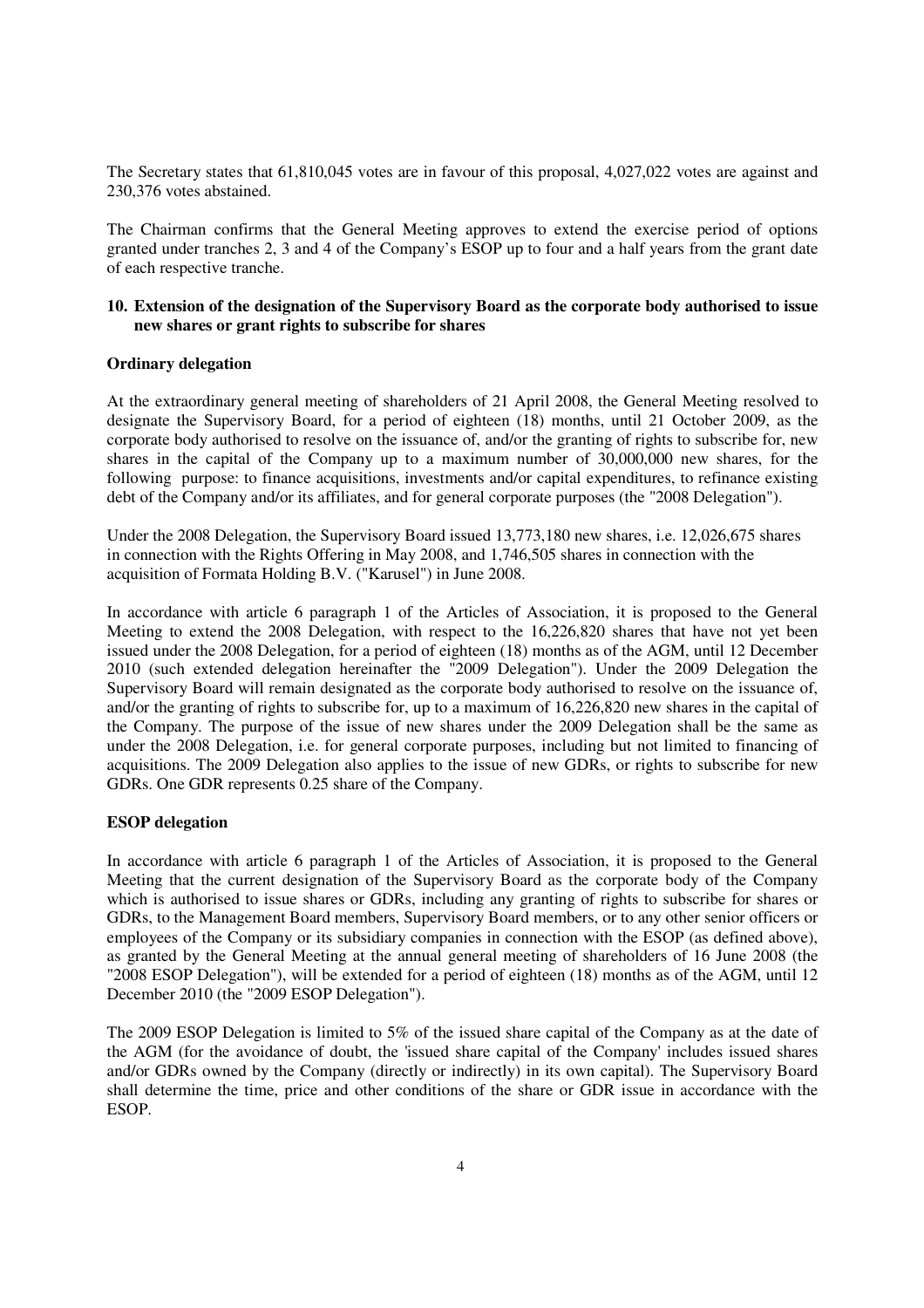The Chairman puts the proposal into discussion and concludes that 62,527,860 votes have been issued in favour of the proposal, 3,432,740 votes are against and 106,843 votes abstained, so the proposal is adopted.

# **11. Designation of the Supervisory Board as the corporate body authorised to restrict or exclude the pre-emptive rights upon issue of new shares or granting of rights to subscribe for shares**

Pursuant to article 7 paragraph 3 of the Company's articles of association, the General Meeting may designate the Supervisory Board as the corporate body authorised to resolve on the restriction or exclusion of any pre-emptive right (*voorkeursrecht*) in connection with the issuance of, and/or the granting of rights to subscribe for, shares in the capital of the Company. Such a designation shall only be valid for a specific period of no more than five (5) years and may from time to time be extended with a period of not more than five (5) years.

It is proposed to the General Meeting to extend the current designation of the Supervisory Board as the corporate body authorised to resolve on the restriction or exclusion of any pre-emptive right in connection with the issuance of, and/or the granting of rights to subscribe for, shares in the capital of the Company, both under the 2009 Delegation and the 2009 ESOP Delegation as approved by the General Meeting under agenda item 10 of this AGM, for a period of 18 months as of the date of the AGM, until 12 December 2010.

The proposal to designate the Supervisory Board must be adopted by two-thirds of the votes cast, if less than 50% of the issued capital of the Company is present or represented at the AGM. If 50% or more of the issued capital of the Company is present or represented at the AGM, a simple majority is sufficient to adopt the proposal.

The Chairman puts the proposal into discussion and concludes that 61,540,688 votes have been issued in favour of the proposal, 4,415,330 votes are against and 111,425 votes abstained, so the proposal is adopted.

# **12. Authorisation of the Management Board to have the Company acquiring shares or GDRs in its own capital**

The General Meeting is requested, in accordance with article 9 paragraph 3 of the Articles of Association, to authorise the Management Board for a period of 18 months as of the date of the AGM, until 12 December 2010, to cause the Company to purchase, for general corporate purposes, shares or GDRs in the Company's own capital, representing up to 10% of the issued share capital of the Company as at the date of the AGM (for the avoidance of doubt, the 'issued share capital of the Company' includes issued shares and/or GDRs yet owned by the Company (directly or indirectly) in its own capital), at or below the market price of the GDRs (as being traded at London Stock Exchange) when such purchase is being executed.

The Supervisory Board has resolved, in accordance with article 17 paragraph 3 of the Articles of Association and subject to the above delegation by the General Meeting to the Management Board, that in case the amount of Company's own issued share capital or GDRs being purchased reaches a level of more than 5% of the Company's own issued share capital as at the date of the AGM (for the avoidance of doubt, the 'issued share capital of the Company' includes issued shares and/or GDRs yet owned by the Company (directly or indirectly) in its own capital), the Management Board shall obtain Supervisory Board approval before proceeding with such purchase.